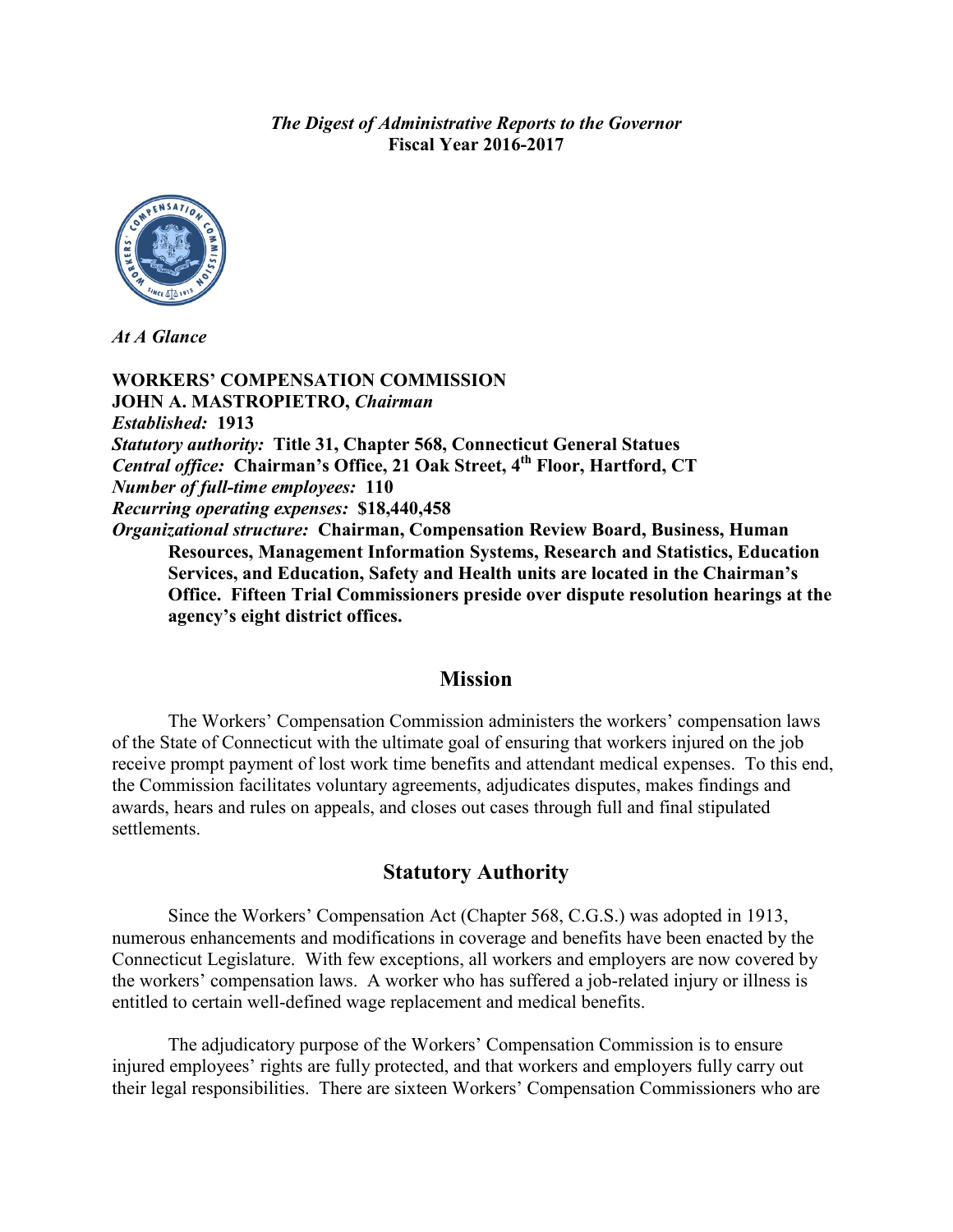appointed by the Governor and confirmed by legislative approval. One Commissioner serves as Chairman of the Commission, at the pleasure of Governor. The Chairman is responsible for administration of the Commission. The Chairman also serves as Presiding Commissioner of the Compensation Review Board (CRB) along with two other Commissioners appointed for oneyear terms to hear appeals of cases decided by the Commissioners. Fifteen Commissioners serve as at-large Commissioners functioning as trial commissioners in the agency's eight district offices throughout the state.

The Commission also educates employers and employees about their legal rights. During FY 2016, the Commission's Safety Program Officers worked hard and effectively to monitor worker safety committees throughout the state. Prevention and education are integral to the Commission's statutory responsibilities. A Statistical Unit within the Management Information Systems Division measures and monitors the caseload and performance of the Commission.

In the early 1990's, two landmark reform bills were enacted. The first, (Public Act 91- 339) centralized administrative duties and powers in the person and Office of the Chairman to more effectively implement enforcement of the law. Twenty-three specific duties were assigned to the Chairman, including budgetary and personnel matters, assignment of Commissioners, and regulation of attorneys, physicians, and preferred provider organizations. The Chairman and his staff implement these responsibilities, guided by an Advisory Board composed of business and labor representatives, including an injured worker.

The second, (Public Act 93-228) effected historic reforms of the Connecticut workers' compensation laws effective July 1, 1993. The benefit modifications and related reforms contained in this Act, combined with the efficiencies engendered by Public Act 91-339, have resulted in reduced payouts. Cumulative savings over these past years are over \$750 million dollars compared to what costs would have been without the 1993 reforms.

### **Public Service**

The Commission constantly strives to upgrade service to its constituency. Two key goals are: expediting disputed claims settlement, and returning injured workers to productive jobs. These goals are closely monitored by the Commission through manual and automated reporting systems.

Safety Program Officers work cooperatively and confidentially with employers to devise and implement safety programs resulting in reduced accidents, injuries, medical costs, and lost workdays. During the period of July 1, 2015 through June 30, 2016, Safety Program Officers visited 1,978 employer sites. Overall, 40,787 employer sites have been visited, and 4,985 safety and health committees, covering 853,787 employees have been approved. As statutorily required, employers' medical care plans, including preferred provider organizations, are reviewed for compliance with workplace safety and health laws. As of June 30, 2017, 2,956 employers and 542,368 employees have approved plans.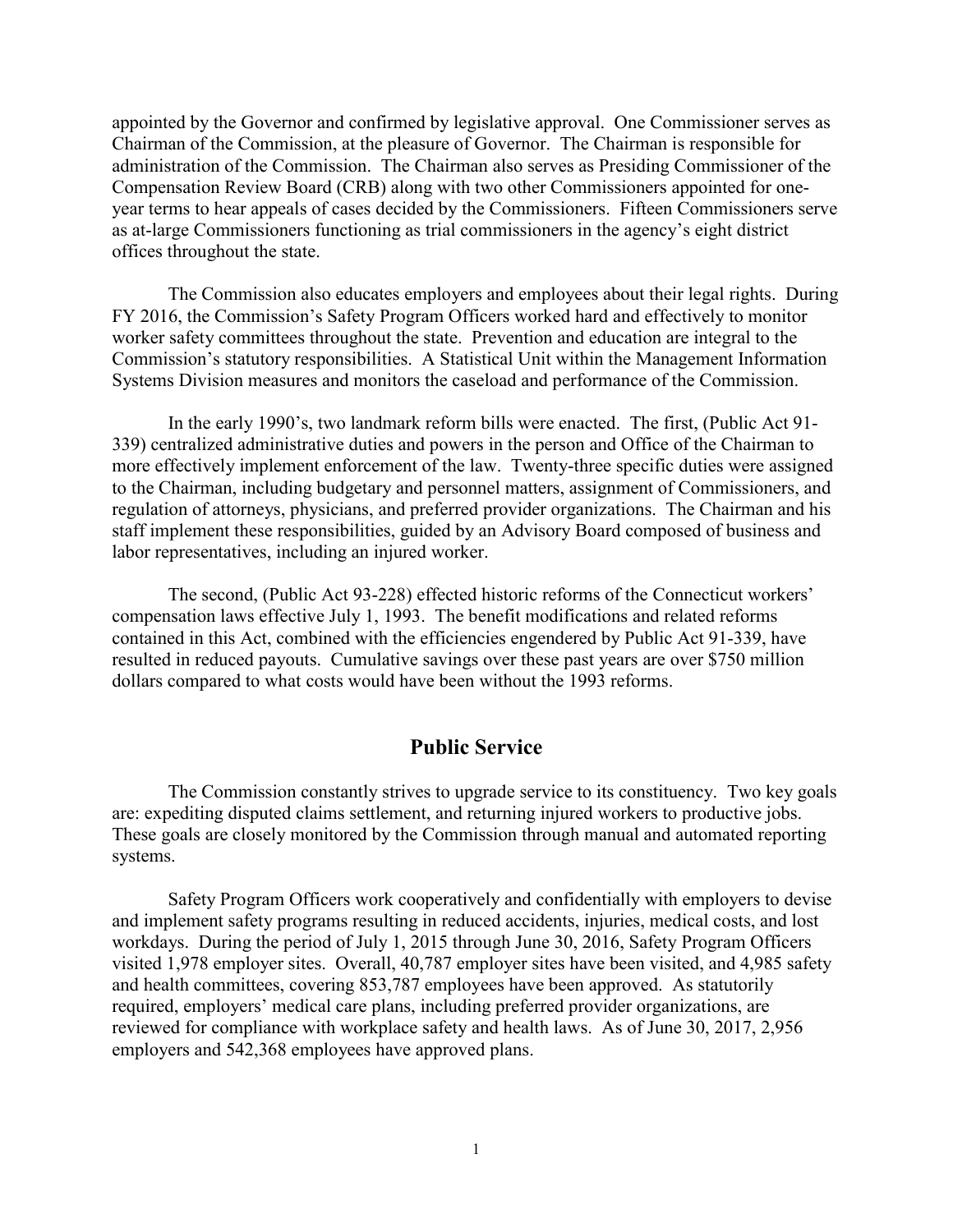The Commission also participates in the Connecticut Licensing Information Center, providing one-stop licensing information to state employers via the Internet.

### **Improvements/Achievements for Fiscal Year 2016-2017**

During the fiscal year ending June 30, 2017, the Commission continued its efforts to ensure injured workers are receiving proper medical treatment, while controlling medical costs which now comprise 50% of total workers' compensation payments.

The Commission has, with input from the Medical Advisory Panel and other medical professionals, revised and updated medical protocols for the treatment of injuries to the knee, cervical spine, and the lumbar spine. Additionally, the Commission established new protocols for opioids, psychological pain assessment and treatment to assist practitioners in effective pain management for injuries occurring within the workers' compensation arena. The Commission also reviews and approves applications for managed care plans. As of June 30, 2017, 2,947 employers and 529,957 employees are covered by approved plans.

All duties and responsibilities continue to be executed effectively and punctually with significantly fewer full-time employees than in previous years.

Continuous monitoring of hearing backlogs at the eight district offices, and reassignment of resources to meet heavy workloads, have resulted in a major decrease in time between initial hearing request and the date the hearing is actually held. Hearing backlogs have reduced dramatically for both Informal and Formal hearings. The Chairman actively monitors cases ensuring that no cases are unnecessarily delayed.

The Compensation Review Board continues to process cases expeditiously. This year, new appeals numbered 86. Meanwhile, there were 91 dispositions, including 45 written opinions.

A steadily increasing percentage of on-line reporting of workplace injuries has resulted in more accurate data at lower cost. During fiscal year 2016, the implementation of an injury reporting system facilitating web-based as well as value added network submission of first reports continued to attract additional fully-automated trading partners resulting in greater accuracy and cost effectiveness in injury reporting. The Commission, mandates that all such first reports are transmitted through value added networks or web-based reporting. Injured workers now routinely receive information packets detailing their rights and responsibilities within five days of receipt of the initial report of injury.

The Commission's web site has expanded vastly, providing vital, up-to-date information on all aspects of the Commission's resources and services including the law, CRB decisions and late-breaking news. Additionally, the Commission's major forms are now available in fill-able PDF format.

The Commission offers an enhanced capability to its online fillable PDF-formatted forms which enables customers to not only complete them online, but also to save them along with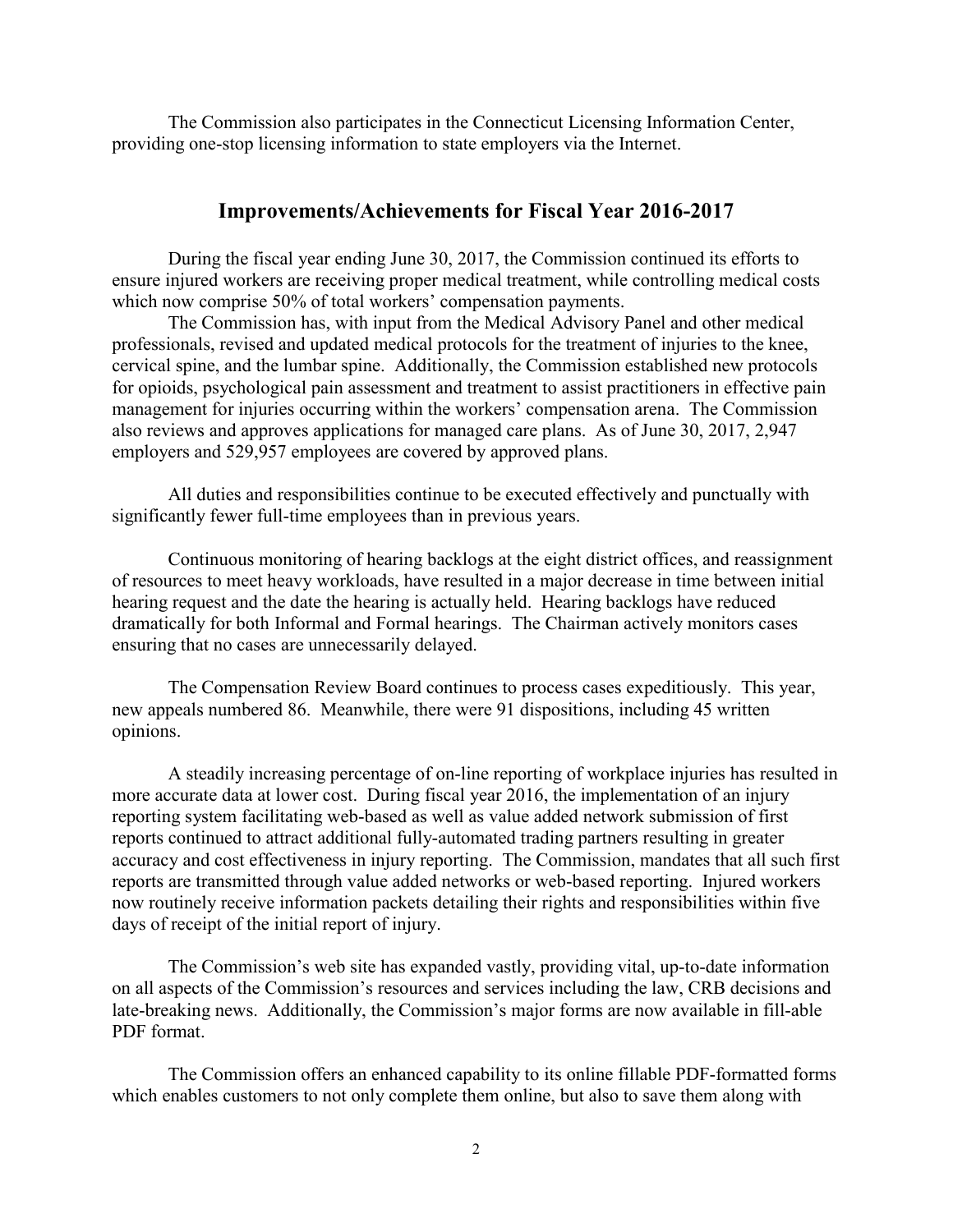their input data (a technical first which saves customers from having to spend hundreds of dollars per computer to buy special software to perform this task) and this capability is provided free to the public.

Technology continues to be integral to the Commission's management of claims and hearings, providing the following electronic access to the public:

- Coverage Verification Service (CVS)
- First Report of Injury Submission (FRIS) Service
- Electronic Hearing Notices Service which enables interested parties to receive notices electronically. This project generates in excess of \$35,000 in postage savings annually, in addition to the cost of paper, envelopes, toner and staff time required to process paper mail.
- The Commission continues to evaluate a commercial case management system, which would replace the Commission's aging custom written application. The implementation of such a system would allow for a paperless claims process and the online submission of claims.

Committees on the claims process, forms design, and intra-office communications, established in prior years continue their productive work. The Commission's strategic planning goals are:

- shortening the claims process in order to get benefits to injured workers as soon as possible;
- elimination of duplicate claims;
- identification of non-insured employers;
- quick retrieval of records, saving personnel costs; and
- sophisticated data analysis to identify trouble spots before they become serious, thus affording greatly enhanced service to Connecticut workers.

# **Information Reported As Required by State Statute**

The Commission's Affirmative Action Plan is currently in compliance. While the Commission has no full time Affirmative Action Officer, its Affirmative Action Plan and Program are prepared by the Director of Human Resources. The Commission continues its commitment to the state Affirmative Action Program. The Commission has a history of over 20 years of approved Affirmative Action Plans.

# **Key Performance Measures for Fiscal Year 2016-2017**

- Injuries/Illnesses  $54,253$
- Number of Death Claims Filed  $55<sup>1</sup>$
- Informal Hearings  $-37,821$

<sup>&</sup>lt;sup>1</sup> Death claims are subject to adjudication to determine compensability, and therefore a claim filed may not necessarily be a work related fatality.